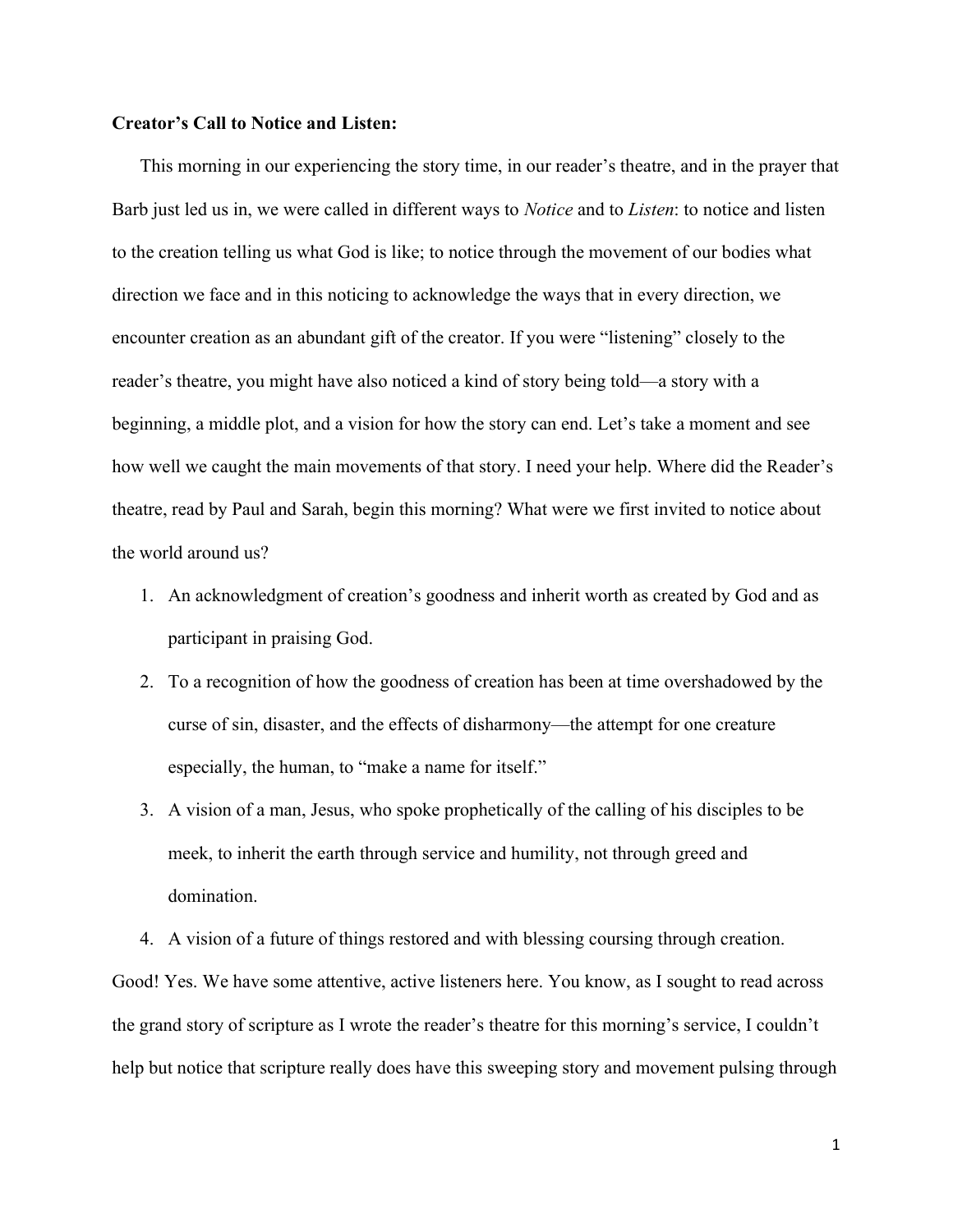it -- a story of a vast creation, with a diverse and abundant cast of created characters, blessed by God and beautifully drawn together in praise to the Creator. All you have to do is flip through the different texts of scripture and you will be amazed at all the different characters within it: fields, rivers, trees, land, fields, hills, mountains, rocks, sea creatures, land animals, human beings, birds, wind, rain, sunshine, stars, the heavens—and the list could keep going—all telling God's glory, all participants in God's story. This is a story of God's good creation, ordered and governed by laws built into it, natural laws like those that govern seasons and climates, laws of gravity, physics, and chemistry—and special laws communicated to human beings, laws of work and Sabbath, of holiness codes and worship rituals and, most important among all laws, the law of love.

But, you also don't need to flip far through scripture to notice that among the beauty and blessing and the laws that bring a sense of order and harmony, there is also a story of creation disordered, of laws broken to ill effect, and of the blessing turned to the curse. And all too often, this disorder and curse is introduced through the actions and inactions of the human creature, the creature made in the image of God. I suspect that this is part of the story we are all too familiar with, even if we would rather focus on the first part—the blessing and the beauty.

But thankfully, as I flipped through scripture while writing this reader's theatre, I also noticed time and again how the curse was never God's vision for the story, that this story also had woven through it like a red thread a bold vision of a different destiny for creation; a destiny in which God redeems that which had been enslaved, and sets things right again and again, through gifts of new beginnings and second chances; a destiny in which God draws the created order to completion in the image of the humble and meek and wild and powerful Jesus, who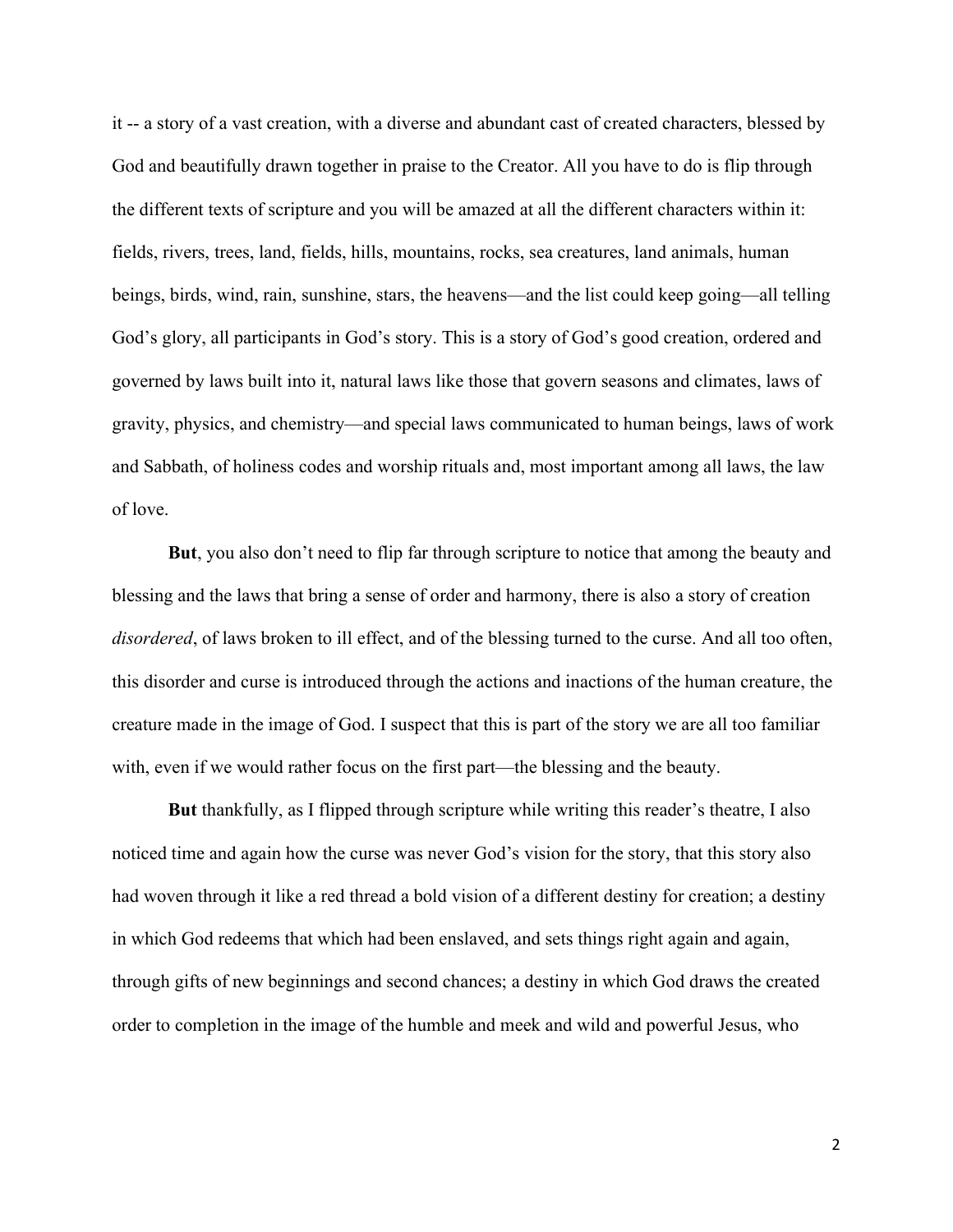lived, died, and was raised again to draw all creation—the whole cast of characters—to healing and new life, and to the drawing together of heaven and earth.

Let's face it though, this scriptural story that I have just been speaking about, this story with such a diverse cast of creaturely characters, has too often been told as a story about only one type of character, with all their potential and with all of their problems. Scripture has all too often been read as if it were a story *only* about human beings, their goodness and worth, their failings and their curse, and the possibilities of their redemption and healing. Too many tellings of the story, see the creation, redemption, and consummation of human life as the sole purpose of the story, with all the stuff that God made and blessed before us as a mere lead up to the best creature whose destiny was to one day leave earth behind anyway. Similarly, too many tellings of what is often called "the fall" of humanity, have explained that fall as if it only impacted the hearts of people, and not also the heart of the vast created order. And too many times, tellings of God's redemptive plan have focused on the redemption and renewal of individual souls in isolation from or separate from the renewal of all created reality. In short, too often when we tell the grand story of scripture, we tell it through too narrow a lens, a human centered lens.

This is not really surprising! After all, from the moment we wake up in the morning to the moment when we lie down at night, we are concerned and occupied with ourselves and with those around us that we care for—concerned with our well-being, our work, our health, our dreams, our passions, and our futures. No one can nor really should ever get away from being concerned with ourselves and with those we love. And amidst life, when we look around and notice God's work among us and when we stop and listen for God's call to us, it is only right that we do so to discern God's call on *our* life, *our* vocation, and *our* future. We can't do it any other way.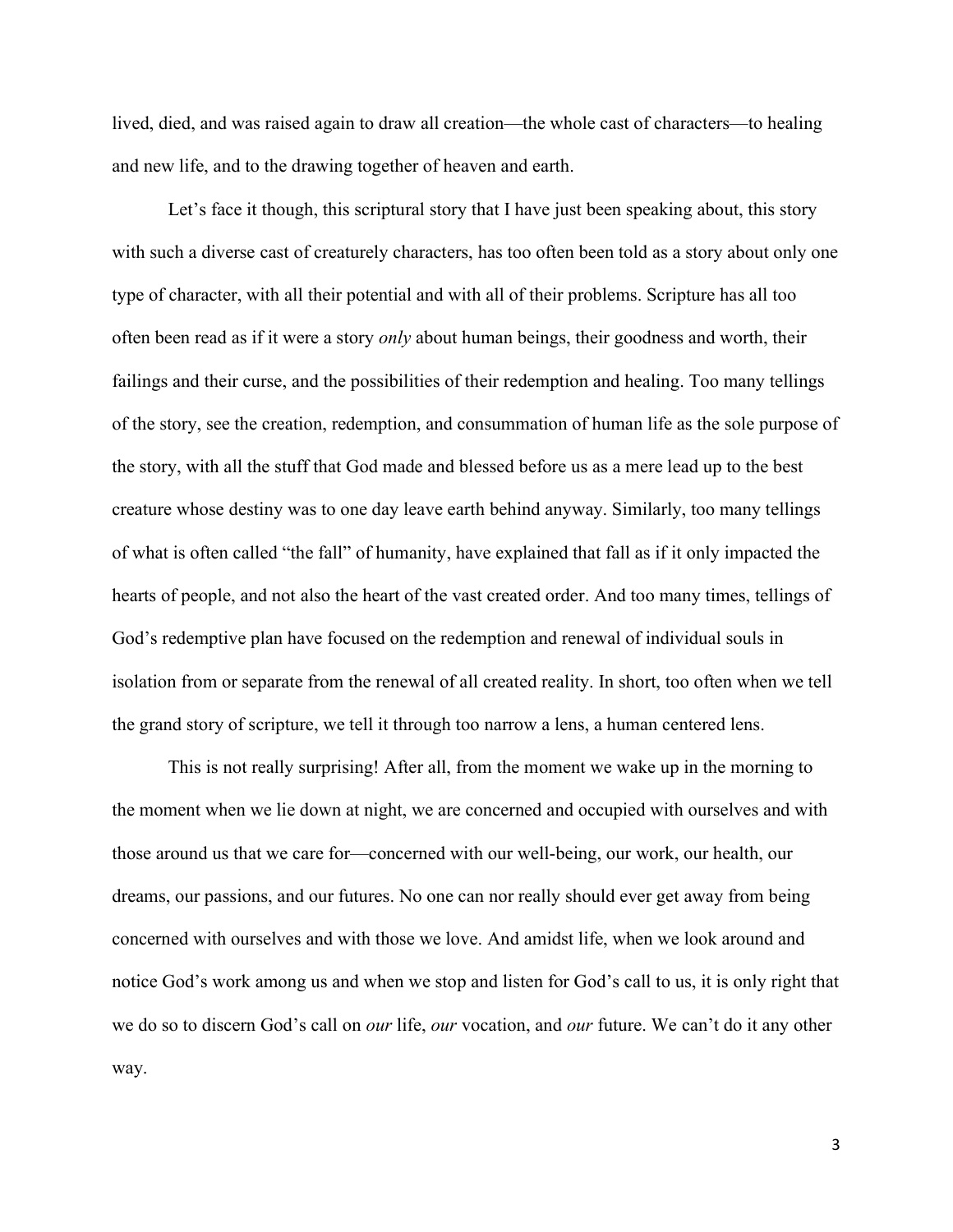However, what we discover from the beginning of scripture is that to be concerned for ourselves is to be concerned with our place and role as one character within God's vast creation. From the moment that God placed the human being in the garden to "till and keep it," and from the moment that God gave human beings laws to keep, God gave a vocation to us that would uniquely situate us within our environment as not only its beneficiary but also its "keeper." Now I have another question for you this morning: if you want to be a good "keeper,"—and because I know we have a cattle farmer here, let's say we are talking about keeping and protecting a herd of cattle—if you want to be a good keeper of your herd, what some of the most basic and elementary skills you need to have? What are some of the most important things you need to do to protect and keep that herd?  $\rightarrow$  \*Responses\* With an emphasis on "Notice" and "Listen."

Yes! So, let me ask you another question: what if you put all the things in place that you needed for your herd, let's say a good pasture, plenty of food and water, and good fences, but then you walked away and said, I sure hope the herd will stay healthy and then you went home and took a holiday for the rest of the season? What might happen? (Disease, drought, predators, etc.)

Right, so to be a good "keeper," here of a herd of cattle, you need to practice some very important, daily disciplines and among the most important of those disciplines are to "notice" and to "listen." I have learned this from the time I have spent on my in-laws farm doing ride-alongs with my Father in law, Menno. Every time he takes the tractor to the field, Dad will look, and he will listen: look at the cattle and their surroundings, listen to the sounds they are making (is one or more of them sick? Are they upset by something? Is there a coyote in the area?). Noticing and listening, as many here today well know, are very important skills for a farmer. But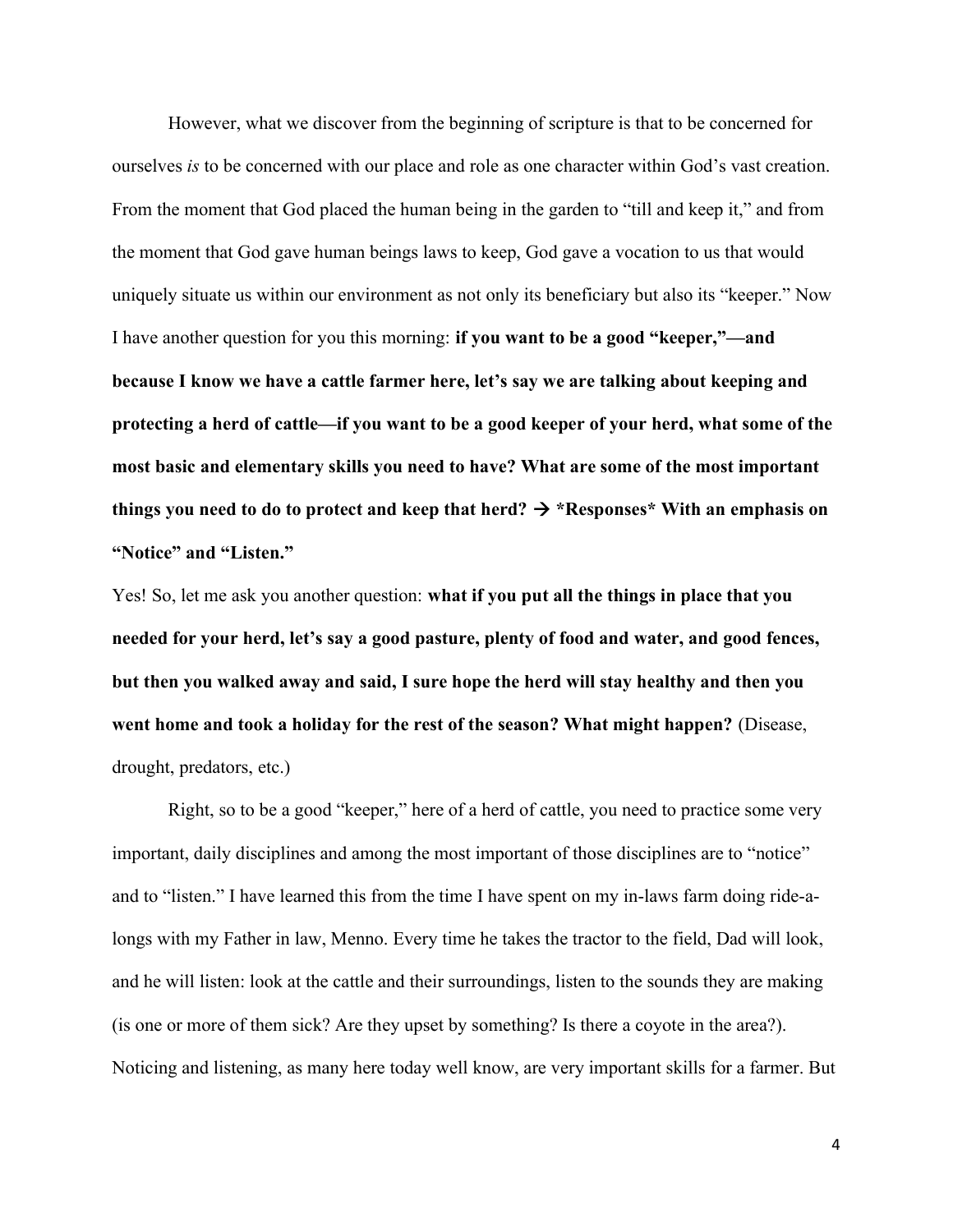you know what, I believe that these are very important skills and disciplines for all of us, no matter what vocation we have. In fact, I believe that the Creator has called all human beings to "notice" and to "listen" to the creation as a core part of our vocation as creatures in the world. I think this vocation is especially important to highlight today, at a time in history where we are becoming more and more aware of the ways that the "garden" we've been given to keep and protect, the world with its complex weather systems, its diverse habitats, its vast oceans, and its numerous species, is in trouble, and in large part because modern, industrial-age human beings have been ignoring our vocation to keep the garden of the Lord.

In many ways our modern, industrial age has made us prone to forget our vocation as "keepers" of the garden. And part of the reason I think this is the case is because our industrial age has increasingly alienated us from the processes that allow us to live—everything from food production to the production of our clothing, to the most basic realities of the power that provides us with light, shelter, and warmth through the cold of winter. Our modern technologies have led us to forget that we too are dependent, earth-bound creatures. Too often we have acted as though we were above and separate from the created order, rather than creatures within it. And do you know what's surprising? Even though this forgetfulness has become acute or especially bad in our modern age, it is not new; it has been with us as a human fault from time immemorial. In fact, there are two key moments already in the book of Genesis where the human tendency to forget that we are creatures occurs: first, there was the moment of eating from the tree of knowledge of good and evil and second, there was the moment when we decided to try to build the tower of Babel. Both stories involve the human attempt to set itself apart from the rest of the created order: to "be like God," in the one case and in the next case to "make a name for itself" in prideful distinction from everything else. Throughout times long past and now in spectacular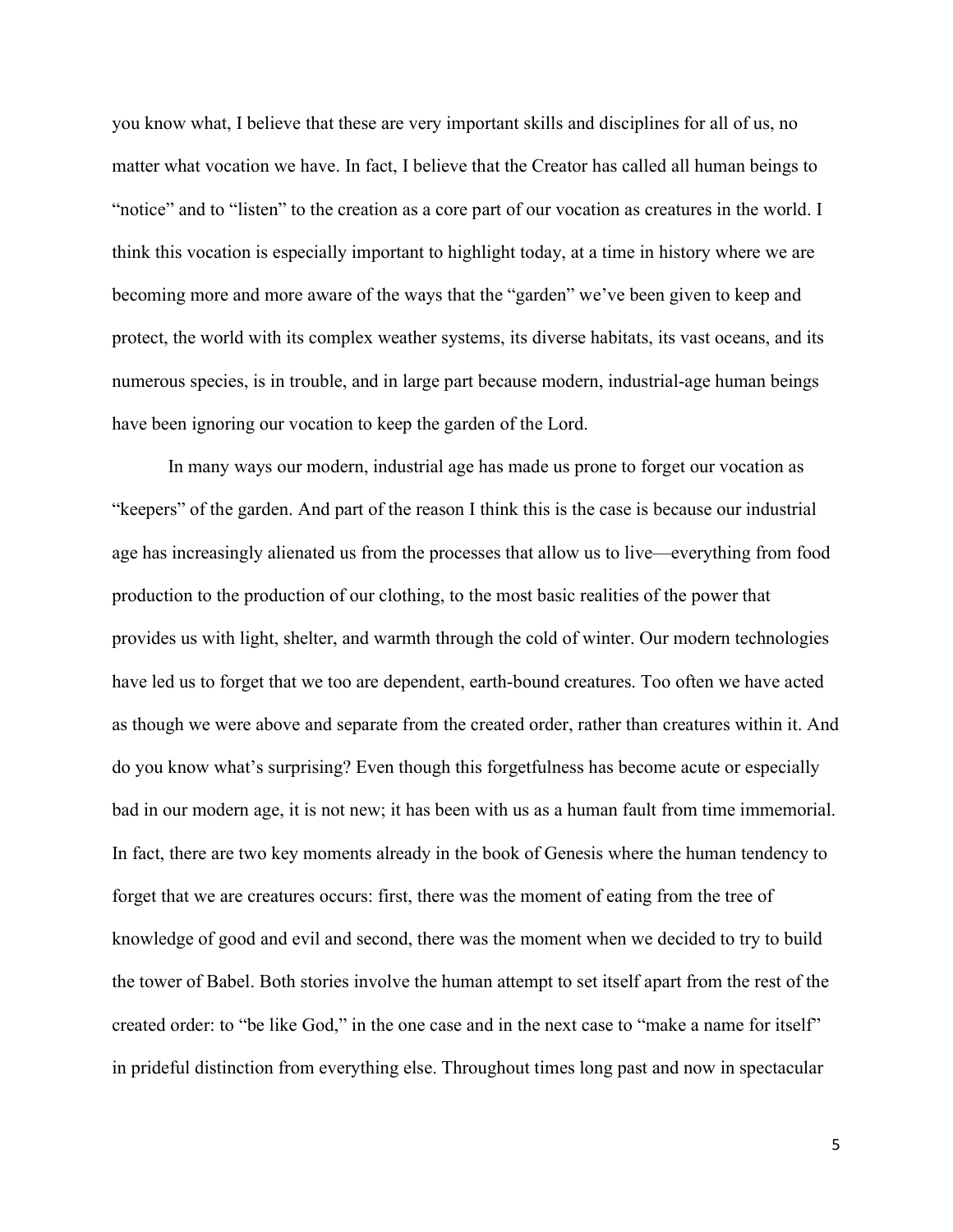fashion today, we have repeated these early attempts to separate ourselves from the rest of the created order without regard for our God ordained limitations and the impact our prideful aspirations have on the non-human world around us.

Of course, the truth is we have never actually been able to separate ourselves from the rest of the created order precisely because we rely on environments that we don't always have control over to provide us with the sustenance and habitat to make life livable. The farmers among us, those who provide us with the basic sustenance of our lives know this best. What happens, though, when we see ourselves as separate from the rest of the created order is that we begin to think about the rest of the created order as a mere instrument for our well-being, a means to an end, a wild creature to be tamed and dominated, instead of a vast, complicated, beautiful, and fragile web of interconnection that deserves our respect and our care. When we instrumentalize the created order, we stop regarding it, we stop noticing it and listening to it; to its praise of the creator and to its groanings.

Recently, Mennonite Church Canada's Indigenous-Settler Relations and the Sustainability Leadership Group led a spirited eight-week conversation on the topic of "Creator's Call in a Climate Emergency"–this is where the title on your bulletin came from. During those eight-weeks, several guest speakers were invited to lead participants in considering what concrete, practical actions God, our creator, is calling us to in order to address what the organizers called the "climate emergency." I suspect that for many of us this title is unsettling, and I would think that some of us are even a bit put-off by it as sounding a bit like fearmongering. We all know how fraught and divisive the climate conversation can be.

Lately as I have been thinking about the surge of concern within the scientific community over climate change, I have been personally challenged by the realization that I do not have the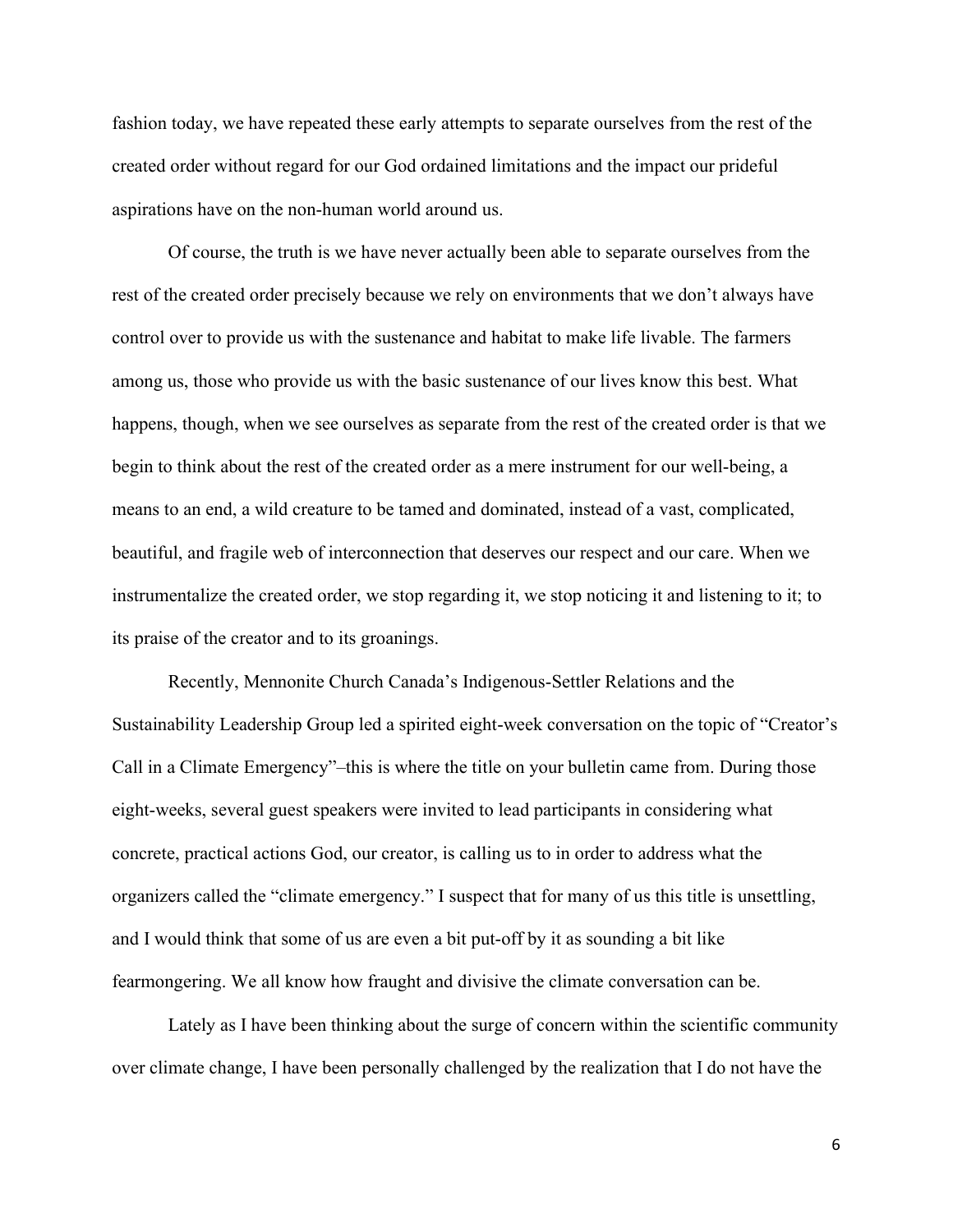ecological literacy necessary to "notice" and "listen" to the creation, especially to its groanings. While more recent events around the world, the obvious climate disasters we've witnessed, give awareness to problems in creation, I suspect that few of us know—certainly I do not—the inner workings of climate science enough to make the connections between such events and larger climate trends. And so, I have been personally challenged as of late, to try to understand the urgency behind the voices of climate scientists and Christian climate justice advocates who are sounding the alarm about human caused climate change. I have challenged myself to try to understand their call and consider how that call might also be the call of our Creator. I find myself respecting the fact that they have, throughout their lives, taken the time to stop, to notice, and to listen to the creation as it groans under the effects of unchecked human growth and industrial expansion. And I find myself wondering this morning what we can learn from each other in this community, what we can learn about everything from broader climate justice issues to the more specific understandings of our local ecology and environment, its beauty and perhaps also its groanings. I find myself wondering how our community might expand our ecological literacy so that we might embody in greater measure "God's reconciling ministry for all creation." Perhaps part of God's new Pentecost for us as a church will be the Spirit's movement among us calling us through word and deed to proclaim God's justice and wholeness for all of creation.

And so, as I come to the end of this reflection on the importance of heeding the Creator's call to "notice" and to "listen" to the creation, I leave our congregation with a challenge: Let us strive to increase our ecological literacy, our capacity to notice and listen to the created order in which we exist. What might this look like? Of course, the answer to this question could be very